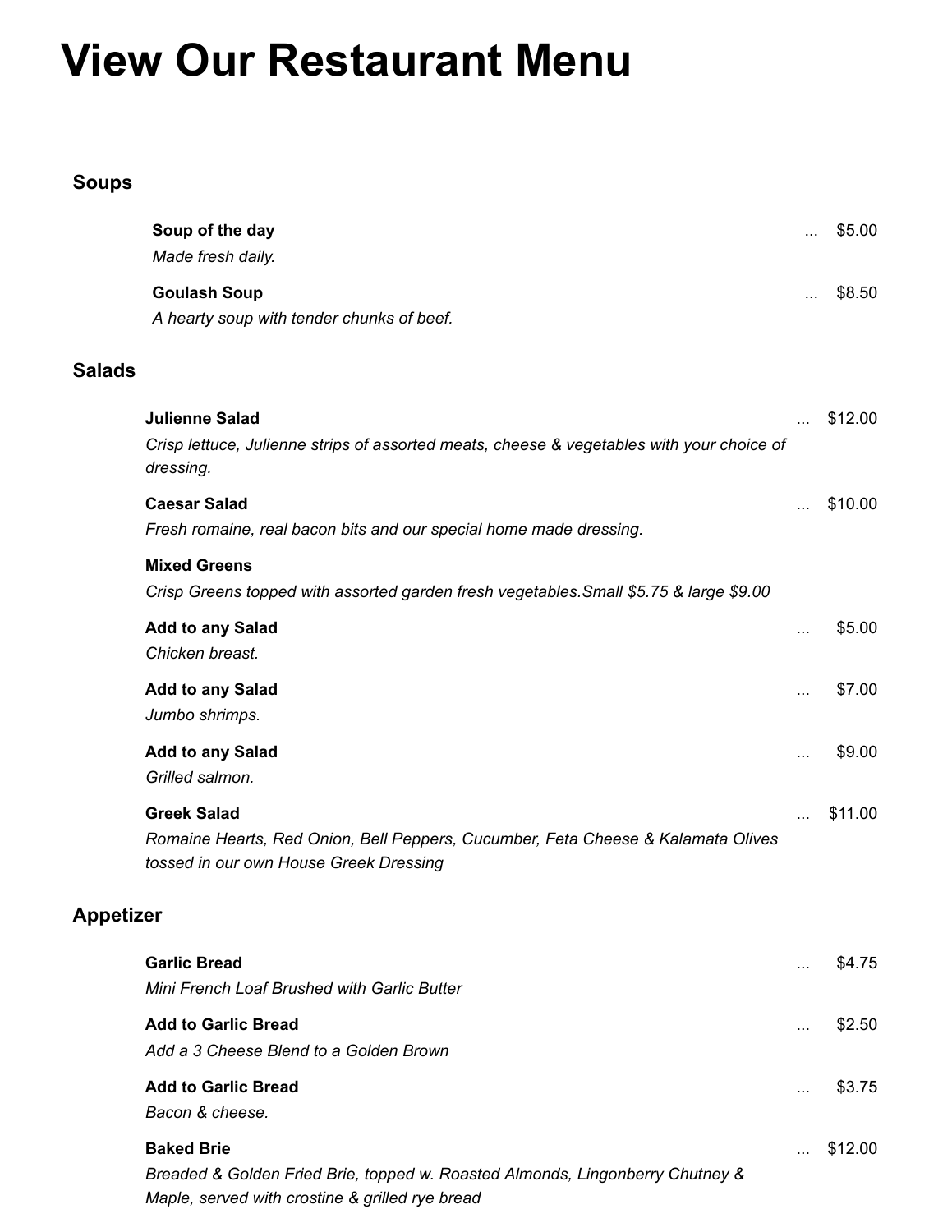|                    | <b>Classic Bismarck Herring</b><br>pickled boneless herring filets garnished with tomato, cucumber, house pickled<br>vegetables & sour cream served with rye bread.                                         |           | \$12.00 |
|--------------------|-------------------------------------------------------------------------------------------------------------------------------------------------------------------------------------------------------------|-----------|---------|
|                    | <b>Atlantic Smoked Salmon</b><br>Layers of Atlantic Smoked Salmon, Fresh Field Greens & Cream Cheese On Our House<br>Made Potato Rosti Our Pickled Bermuda Onions, Capers & Roasted Red Pepper<br>Remoulade | $\cdots$  | \$12.50 |
|                    | <b>Sauerkraut Fritters</b><br>Golden Fried Sauerkraut, Bacon & Smoked Cheddar Fritters served with our Grainly<br>Mustard Dip, Roasted Red Pepper Aioli & Mixed Greens                                      |           | \$10.00 |
|                    | <b>Potato Pancake</b><br>served with caramelized onions & apples, apple sauce & maple syrup.                                                                                                                |           | \$10.00 |
|                    | <b>Low Calorie and Vegetarian</b>                                                                                                                                                                           |           |         |
|                    | <b>Penne Pasta Alfredo</b><br>Creamy cheese sauce made with onions, garlic, white wine, mushrooms and Parmesan<br>cheese. Served with garlic bread.                                                         |           | \$13.00 |
|                    | <b>Spaetzle Primavera</b><br>our classic spaeztle with sauteed broccoli, bell peppers. vidalia onions. cauliflower &<br>craamy mushroom alfredo sauce & served with garlic bread.                           | $\ddotsc$ | \$16.00 |
|                    | Add to any Low Calorie or Vegetarian Dish<br>Chicken breast.                                                                                                                                                |           | \$5.00  |
|                    | Add to any Low Calorie or Vegetarian Dish<br>Shrimps.                                                                                                                                                       | $\cdots$  | \$7.00  |
|                    | Add to any Low Calorie or Vegetarian Dish<br>Salmon.                                                                                                                                                        | $\cdots$  | \$9.00  |
|                    | <b>Sesame Ginger Stir Fry</b><br>An assortment of Pan-Seared Vegetables tossed in a Honey ginger & Sesame Stir Fry<br>Sauce, served over Rice with toasted Sesame Seeds                                     | $\ddotsc$ | \$12.75 |
| <b>Small Meals</b> |                                                                                                                                                                                                             |           |         |
|                    | Leberkäse<br>Pan fried Bavarian fine meatloaf, topped with a sunny side up egg and served with home<br>fried potatoes.                                                                                      |           | \$11.75 |
|                    | <b>Schnitzel on a Bun</b><br>Fresh pork loin cutlet, breaded and fried to a golden brown, served on a ciabatta bun.                                                                                         |           | \$11.00 |
|                    | <b>Reuben Sandwich</b><br>Smoked meat piled high on marble rye and topped with sauerkraut, mustard & swiss<br>cheese and served with french fries.                                                          |           | \$13.00 |

#### **Hamburger or Veggie Burger Contract Contract Contract Contract Contract Contract Contract Contract Contract Contract Contract Contract Contract Contract Contract Contract Contract Contract Contract Contract Contract Con**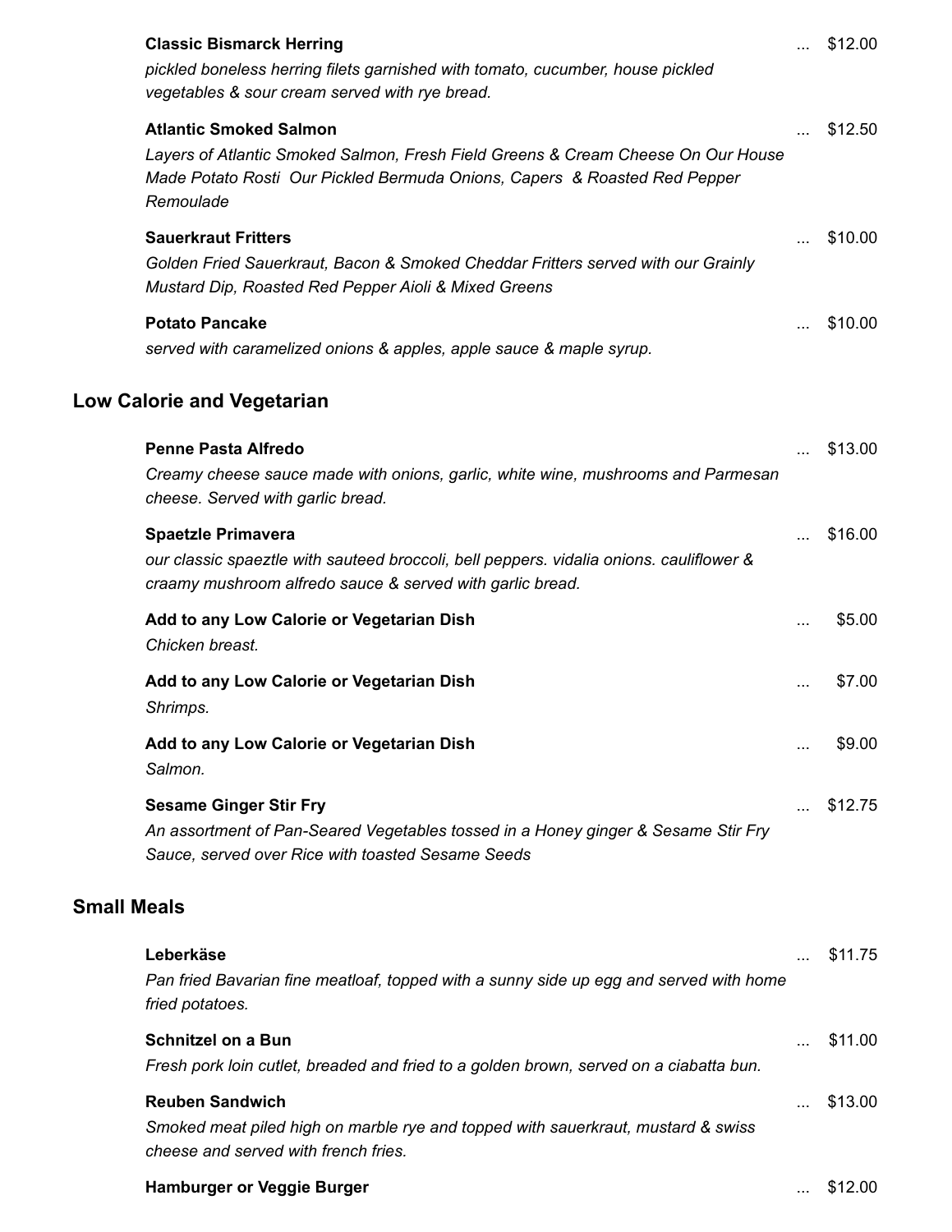|                 | 8 oz. sirloin burger With french fries.                                                                                                                                  |           |         |
|-----------------|--------------------------------------------------------------------------------------------------------------------------------------------------------------------------|-----------|---------|
|                 | Add to Hamburger or Veggie Burger<br>Cheese.                                                                                                                             | .         | \$1.50  |
|                 | Add to Hamburger or Veggie Burger<br>Cheese and bacon.                                                                                                                   | $\cdots$  | \$3.00  |
|                 | <b>BBQ Beef on a Bun</b><br>On a bun, shaved roast beef, BBQ sauce, served with french fries.                                                                            |           | \$10.75 |
|                 | <b>Cheese Spätzle</b><br>Served with garden salad.                                                                                                                       |           | \$12.75 |
|                 | <b>Alpenschinken Platter</b><br>A generous portion of cured alpine ham, pickled vegetables, hard boiled egg garnish and<br>rye bread.                                    |           | \$14.00 |
|                 | <b>Atlantic Smoked Salmon</b><br>On our warm potato pancake, cream cheese, traditional garnish and spring mix salad.                                                     |           | \$12.00 |
|                 | <b>Goulash Poutine</b><br>French Fries topped with Beef Goulash & Cheese Curds                                                                                           | $\ddotsc$ | \$13.00 |
|                 | <b>Chicken Fingers</b><br>Golden Deep Fried Chicken Fingers served with French Fries                                                                                     |           | \$13.00 |
|                 | <b>Chicken Quesadilla</b><br>Grilled Chicken Breast, Roasted Red Pepper, Caramelized Onions, Baked with 3 Cheese<br>Blend & served with Field Greens, Salsa & Sour Cream |           | \$13.00 |
| <b>Sausages</b> |                                                                                                                                                                          |           |         |
|                 | Frankfurters, Smoked Kranjska or Gluten Free German Bratwurst<br>Your choice of a sausage dinner, served with potato salad.                                              |           | \$11.25 |
| <b>Seafood</b>  |                                                                                                                                                                          |           |         |
|                 | <b>Fish and Chips - 1 Piece</b><br>beer battered and crispy fried haddock fillet, served with coleslaw, french fries & house<br>made remoulade sauce.                    |           | \$12.50 |
|                 | <b>Fish and Chips - 2 Piece</b><br>beer battered and crispy fried haddock fillets, served with coleslaw, french fries & house<br>made remoulade sauce.                   |           | \$17.00 |
|                 | <b>Maple Glazed Atlantic Salmon</b><br>Open flame slowly grilled, served with Yukon Mashed Potatoes, seasonal vegetables and<br>grainy mustard sauce.                    | $\cdots$  | \$21.00 |
|                 | <b>Shrimp Basket</b><br>Golden Fried Breaded Shrimp served with our signature French Fries                                                                               |           | \$14.50 |

## **What We Are Known For - Schnitzel and More**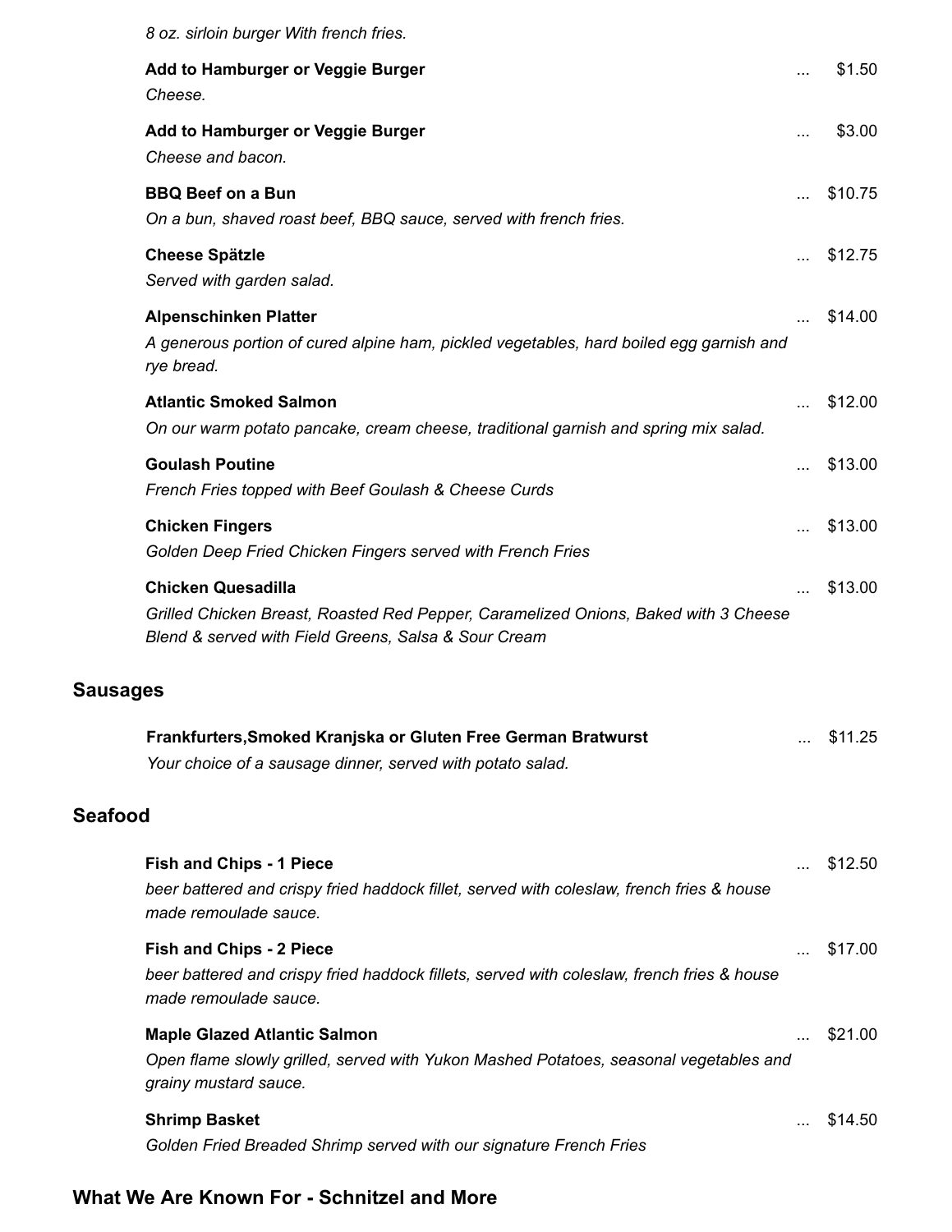| <b>Wiener Schnitzel*</b><br>Tender breaded pork cutlet. Served with home fried potatoes & seasonal vegetables, low<br>fat alternatives available.                                       |          | \$18.00 |
|-----------------------------------------------------------------------------------------------------------------------------------------------------------------------------------------|----------|---------|
| <b>Peppercorn Schnitzel*</b><br>golden fried pork cutlet, topped with peppercorn cream sauce. Served with home fried<br>potatoes & seasonal vegetables.                                 | $\ldots$ | \$18.75 |
| Jäger Schnitzel*<br>golden fried pork cutlet topped with creamy mushroom sauce Served with home fried<br>potatoes & seasonal vegetables.                                                |          | \$18.75 |
| <b>Schnitzel Parmesan</b><br>golden fried pork cutlet topped with tomato basil sauce & 3 cheese blend. Served on a<br>bed of penne pasta alfredo.                                       |          | \$21.50 |
| <b>Chicken Schnitzel</b><br>pan fried golden fresh chicken breast, topped with creamy mushroom sauce. Served with<br>home fried potatoes & seasonal vegetables.                         |          | \$20.50 |
| <b>Original Weiner Schnitzel</b><br>Veal, breaded and fried to a golden brown. Served with home fried potatoes & seasonal<br>vegetables.                                                |          | \$23.00 |
| <b>Beef Roulade</b><br>served with spaetzle & braised red cabbage.                                                                                                                      |          | \$20.00 |
| Liver "Berlin" Style<br>Pan fried beef liver, topped with fried onion and apples, served with creamy mashed<br>potatoes and vegetables.                                                 |          | \$16.50 |
| Sauerbraten*<br>A true taste of Germany! Marinated for 14 days! Served with spaetzle and braised red<br>cabbage.                                                                        |          | \$18.75 |
| <b>Bavarian Schweinshaxe (Pork Hock)</b><br>Crispy baked, with sauerkraut & yukon gold mashed potatoes.                                                                                 |          | \$20.00 |
| <b>Concordia Classics</b>                                                                                                                                                               |          |         |
| Chicken "Parmigiana"<br>breaded boneless chicken breast, topped with tomato basil sauce and 3 cheeses, then<br>baked to a golden brown, served on a bed of penne pasta alfredo.         |          | \$22.00 |
| <b>Pretzel Crusted Chicken Supreme</b><br>pretzel crusted chicken supreme topped with grainy mustard cream sauce and served<br>with yukon gold mashed potatoes and seasonal vegetables. |          | \$17.00 |
| <b>Concordia Platter</b><br>Cabbage Roll, small Schnitzel, german bratwurst, served with yukon gold mashed<br>potatoes and fine German sauerkraut.                                      |          | \$22.00 |
| <b>Cabbage Rolls (2)</b>                                                                                                                                                                |          | \$17.50 |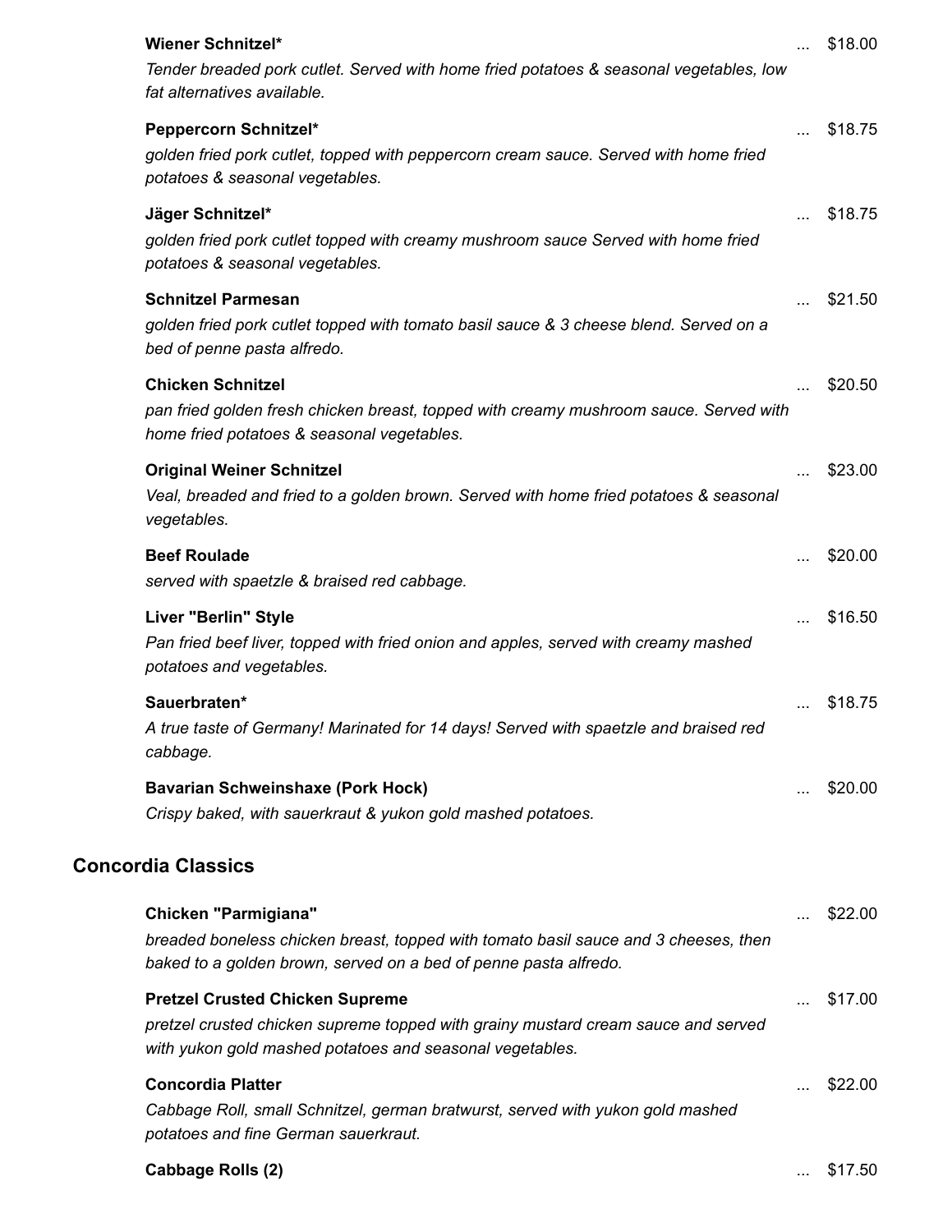*Two delicious homemade Cabbage Rolls served with Mashed Potatoes and seasonal vegetables.*

#### **Desserts**

|                  | <b>Black Forest Torte</b><br>And other tortes. Starting at \$7.50                                       | $\cdots$  | \$7.50 |
|------------------|---------------------------------------------------------------------------------------------------------|-----------|--------|
|                  | <b>Cheese Cake</b><br>With raspberry sauce.                                                             |           | \$7.50 |
|                  | <b>Chocolate Mousse Torte</b>                                                                           |           | \$7.50 |
|                  | <b>Creme Brulee</b>                                                                                     | $\cdots$  | \$7.50 |
|                  | <b>Peach Melba</b><br>Vanilla ice cream with peaches, raspberry sauce and fresh whipped cream.          | $\ddotsc$ | \$7.50 |
|                  | <b>Apple Strudel</b><br>Homemade, fresh out of the oven. With ice cream \$8.50. With whip cream \$8.50. |           | \$7.50 |
|                  | Vanilla Ice Cream and Hot Berry Compote                                                                 | $\cdots$  | \$7.50 |
| <b>Beverages</b> |                                                                                                         |           |        |
|                  | Coffee                                                                                                  |           | \$2.75 |
|                  | Pot of Tea                                                                                              | $\cdots$  | \$2.75 |
|                  | <b>Milk</b>                                                                                             | $\cdots$  | \$2.95 |
|                  | <b>Soft Drinks</b>                                                                                      |           | \$2.25 |
|                  | Orange, Apple, Pineapple, Grapefruit Juice                                                              | $\cdots$  | \$2.50 |
|                  | <b>Bottled Water</b>                                                                                    | $\cdots$  | \$2.00 |
|                  | <b>Mineral Water</b>                                                                                    | $\cdots$  | \$2.95 |
|                  | 0.33L                                                                                                   |           |        |
|                  | <b>Mineral Water</b>                                                                                    |           | \$5.75 |
|                  | 0.7L                                                                                                    |           |        |
|                  | <b>Specialty Coffees</b>                                                                                |           |        |

| <b>Concordia Coffee</b> | $\cdots$ | \$5.95 |
|-------------------------|----------|--------|
| <b>Irish Coffee</b>     | $\cdots$ | \$5.95 |